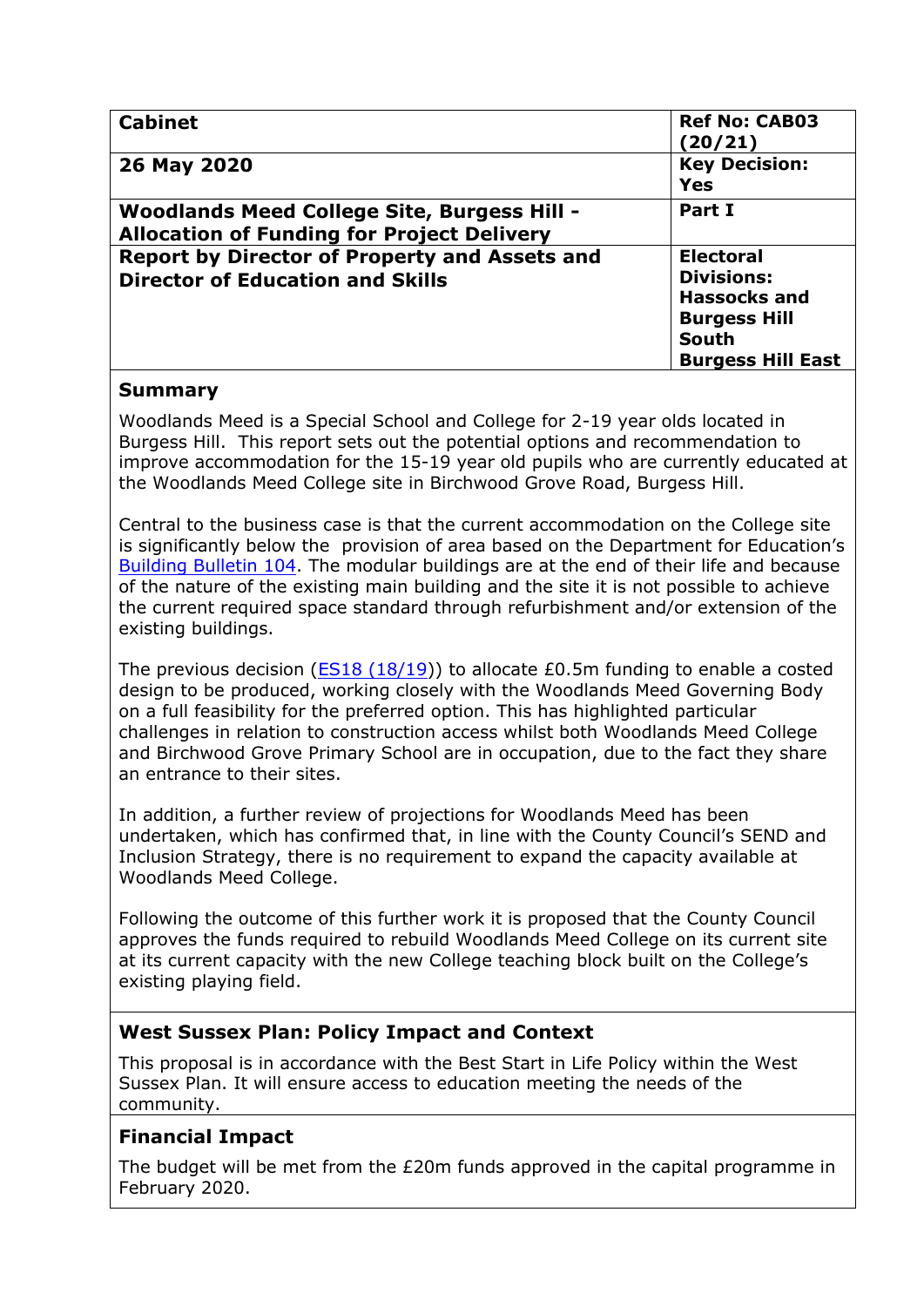### **Recommendation**

That Cabinet approves:

- 1. the allocation of £19.5m, bringing the total budget available to £20m to fund the replacement of the Woodlands Meed College building on its existing site and with its existing capacity of 100 places (option 1B as set out in paragraph  $2.3$ :
- 2. the authorisation of the Director of Property and Assets to commence a procurement process and appoint contractors to fully design and cost the replacement College on the College playing field while the College staff and pupils remains in occupation in the existing accommodation;
- 3. the submission of applications for full planning permission and statutory consents; and with the Director of Law and Assurance, to enter into such agreements as the completion of the project may require, and
- 4. that subject to receipt of planning permission and statutory consents, the delegation of the authority to enter into a construction contract with the successful provider to the Director of Property and Assets.

## **PROPOSAL**

#### **1. Background and Context**

- 1.1 The County Council's Future West Sussex Plan sets out the corporate priorities and a commitment to give children the best start in life; this includes ensuring that young people are ready for school and ready for work.
- 1.2 In West Sussex there are around 20,000 children and young people with Special Educational Needs and Disability (SEND) receiving support in an early years setting, school or college, with over 5,500 of these having a Statement of Special Educational Needs (SENT) or an Education, Health and Care Plan (EHCP).
- 1.3 Around 31% of West Sussex children and young people with an EHCP are placed in one of the 11 Special Schools across West Sussex. Around 10% of all placements are in Independent and non-maintained Special Schools (INMSS). These placements are usually for those children with significant physical disabilities or where maintained provision is at capacity (mainly for autism or complex social, emotional and mental health needs). These placements in INMSS are costly with an average cost of £44,800 per child, per annum. However, costs can be as high as £150,000 per child, per annum, depending on the needs of the child.
- 1.4 The SEND and Inclusion Strategy 2019-2024 which, along with the accompanying implementation plan, sets out how the County Council will support the inclusion of all children and young people, with a particular focus on those with Special Educational Needs and Disabilities (SEND).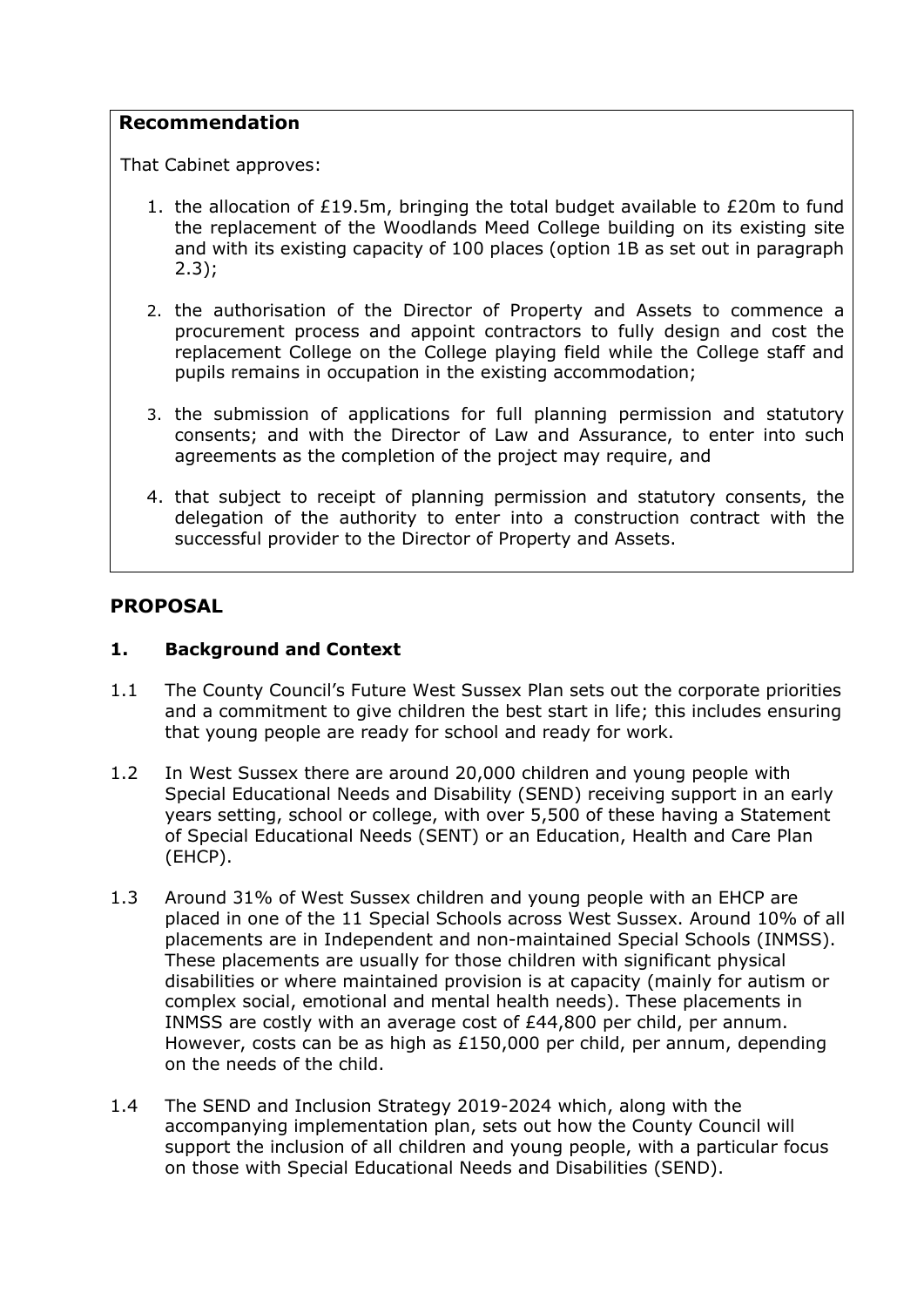- 1.5 The agreed vision is that all children and young people in West Sussex will, irrespective of their learning needs or abilities, gain the skills and confidence to live well in their community. They will be supported and nurtured through an educational system that responds to their circumstances and prepares them for adulthood.
- 1.6 Within the Strategy three priorities have been identified:
	- $\triangleright$  Knowing our children and families well (an inclusive, person centred approach).
	- ➢ Meeting the needs of our children and young people through our schools, educational settings and services.
	- ➢ Working together towards solutions (collective responsibility).
- 1.7 As part of the new strategy, a review of existing specialist provision has been undertaken. In addition, the number of children with SEND that are educated in placements out of the county as their needs are not able to be met in maintained schools or Academies has also been reviewed.
- 1.8 The [Planning School Places 2020](https://www.westsussex.gov.uk/media/12383/planning_school_places.pdf) document sets out how the County Council are planning sufficient school places across the county. There is only one Special School serving the Mid Sussex District. This school is Woodlands Meed which caters for 259 planned places for pupils across the 2-19 age range, across two sites. The two sites are Woodlands Meed School (located in Chanctonbury Road) for 2 to 14 year olds and Woodlands Meed College (located in Birchwood Grove Road) for 15 to 19 year olds. Woodlands Meed is a generic Special School meeting the needs of a vast range of SEND. Appendix B shows the location of both sites.
- 1.9 The accommodation on the College site can currently accommodate 100 Key Stages 4 and 5 pupils (age range 15 to 19).
- 1.10 Due to suitability concerns a viability study was undertaken in 2018 and an options appraisal undertaken in 2019 to assess potential options for replacing the College buildings on the existing site. It was a requirement that the new College building design for these potential options would be based on the Department for Education (DfE) Base Line Designs and in accordance with Guidance in Building Bulletin 104 'Area Guidelines for SEND and Alternative Provision'.
- 1.11 Following approval of £0.5m under the previous decision, the procurement of an Architect to take forward the design was successfully completed. Further more detailed options were considered and reviewed which are outlined in 2.3 and included options to provide accommodation for a potential increased number of pupils to be educated on the existing site. Initial comments from Sport England and Planning were requested to inform the preferred option going forward.
- 1.12 Following a detailed review of projected numbers for Woodlands Meed the Director of Education and Skills has confirmed that there is no requirement to expand provision on the College site for Key Stages 4 and above.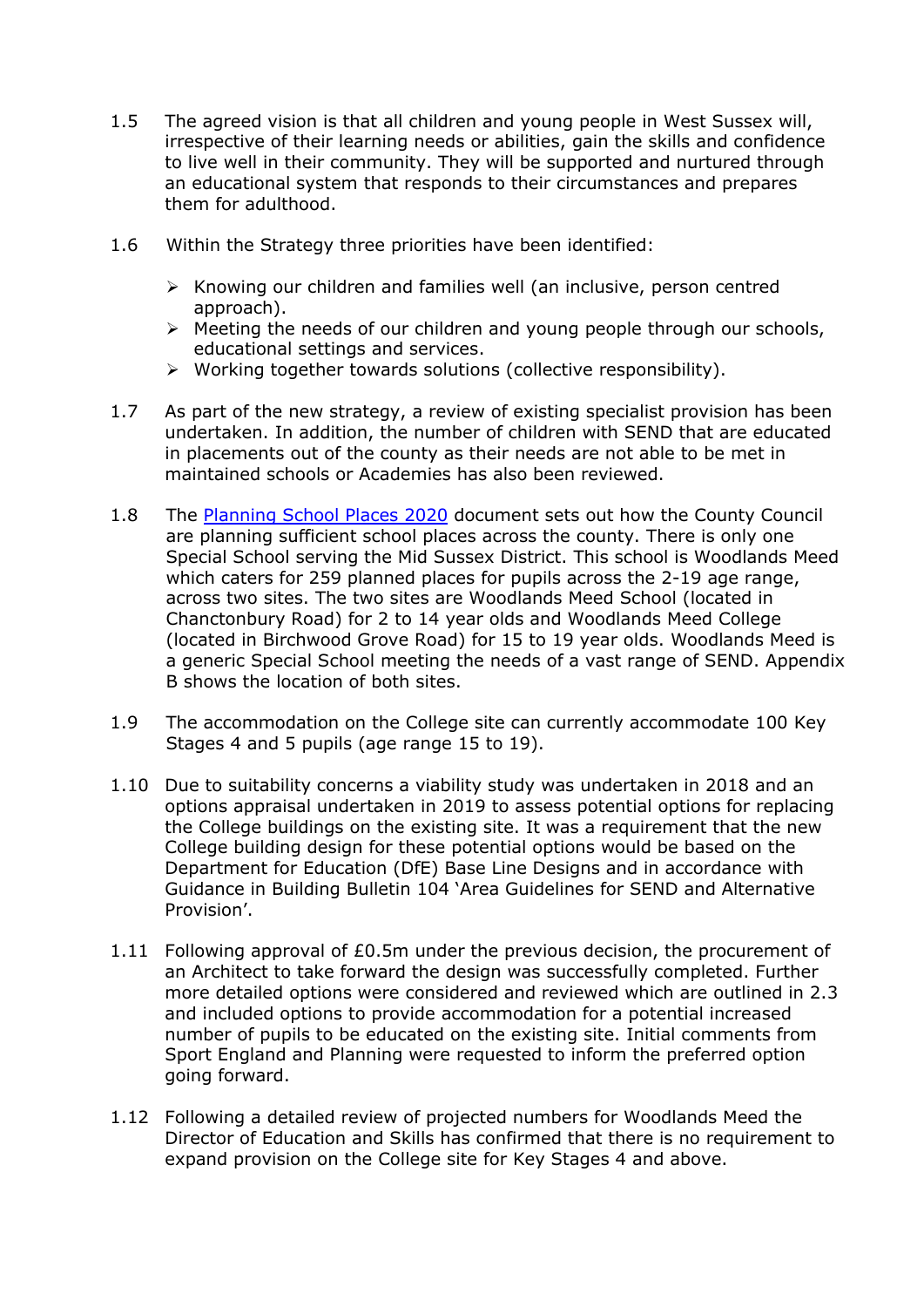- 1.13 To support the Full Business Case, an independent condition and suitability survey was undertaken in December 2019 and January 2020. The summary of this exercise is that the existing permanent structure is sound, although the modular classrooms have come to the end of their useful life and will need replacement. If this rebuilding programme is approved then the maintenance schedule will be reviewed in consultation with the governors to agree on any urgent works that still need to be undertaken.
- 1.14 Most importantly, the survey also identified that there is a significant under provision of area at the College (based on the Department for Education's Building Bulletin 104) of circa 1,259 sqm. There is a deficiency in almost all areas with the exception of storage. This deficiency includes general facilities, classrooms and specialist teaching spaces. Some corridors, doors and access routes are too small and do not meet current guidelines for accessibility. The site fails to provide the necessary levels of inclusion. Significantly, the survey found that these deficiencies could not be remedied by refurbishment and/or extension of the existing building and this led to the rejection of option 4 in para 2.3 below.
- 1.15 The Governors have been fully involved in the project board and design team. A design for the preferred option for re-building the College now needs to be developed further working closely with the Governors. This will include designing the preferred option sufficiently to enable a planning application to be submitted and for the construction of the proposal to be fully costed. The budget being sought is considered sufficient to take forward the delivery of the recommended option and has been prepared in detail by a Quantity Surveyor appointed via the County Council's contract with the Multi-Disciplinary Consultant, Faithful+Gould Ltd.

## **2. Proposal Details**

- 2.1 It is proposed that a procurement exercise is launched to appoint a contractor to complete the necessary design work, including the submission of a planning application, and to construct the replacement College building based on Option 1B in table 2.3 below. This includes extending the commission to the Multi-Disciplinary Consultant up to and including RIBA Stage 7. This would enable the full architectural, structural, civil, mechanical and electrical design to be completed and to provide contract administration, health and safety advice, clerk of works and services in relation to ICT and furniture and equipment for the full delivery of the project. On conclusion of the procurement exercise, it is proposed that approval to award the contract will be delegated to the Director of Property and Assets and will be a further key decision.
- 2.2 Access to the site is very challenging and several options have been identified – none of which are straightforward. After careful consideration it is proposed that construction activities will be via the main entrance which is shared with Birchwood Grove Primary School. Construction would be strictly managed so as to ensure the health and safety of all parties at all times (Appendix C). Alternative construction routes were considered but are not recommended due to complications of land ownership, rights of access and additional cost.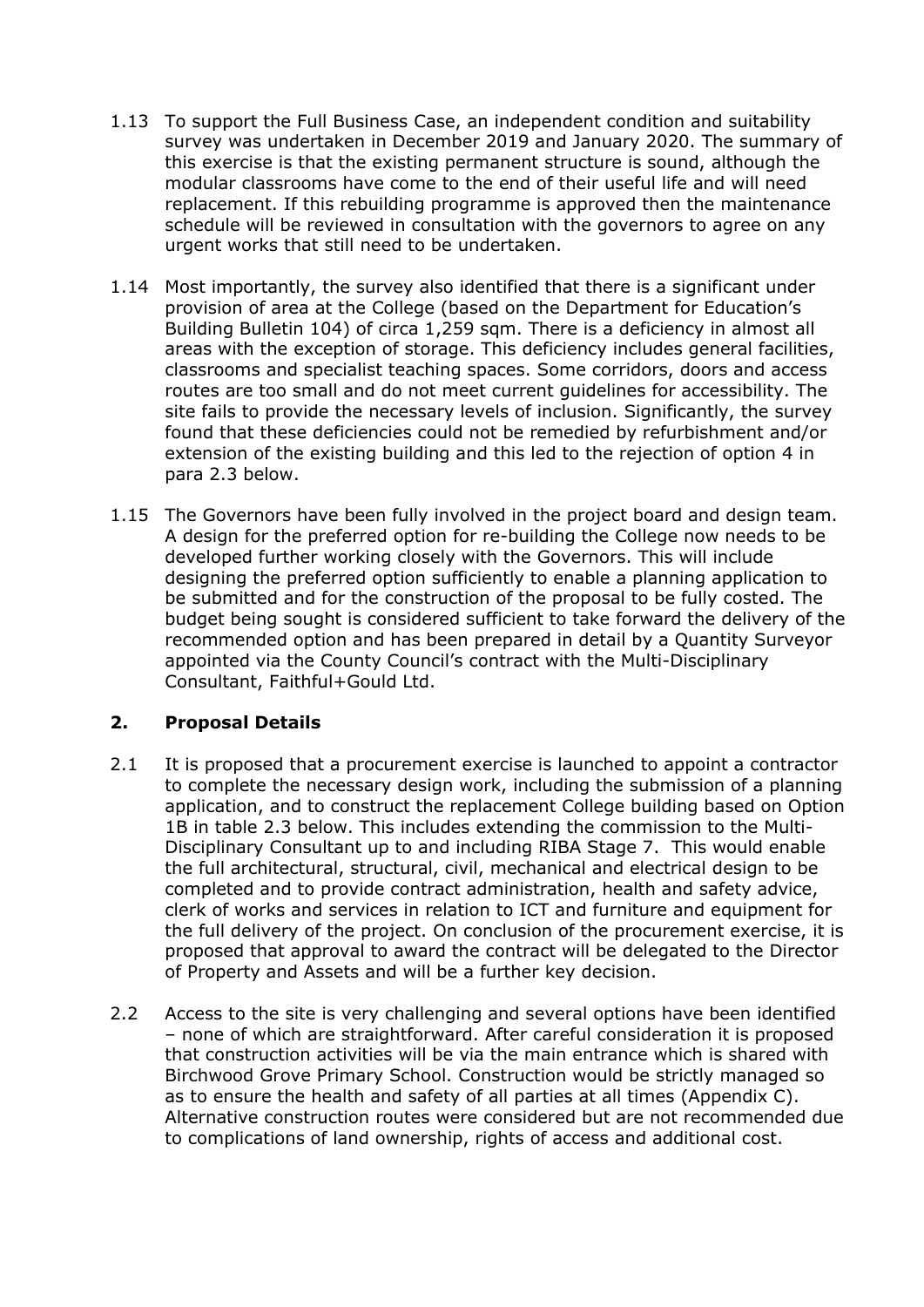2.3 The table below shows the options considered for rebuilding the College on the existing site.

|                               |                                                                                                                                                                                                                                                                                                                                                                                                                                                                                                                                                                              |                                                                  | <b>Gross</b>           |
|-------------------------------|------------------------------------------------------------------------------------------------------------------------------------------------------------------------------------------------------------------------------------------------------------------------------------------------------------------------------------------------------------------------------------------------------------------------------------------------------------------------------------------------------------------------------------------------------------------------------|------------------------------------------------------------------|------------------------|
|                               |                                                                                                                                                                                                                                                                                                                                                                                                                                                                                                                                                                              | <b>Effect on</b>                                                 | <b>Capital</b><br>Cost |
| <b>Option</b><br>$\mathbf{1}$ | <b>Description</b><br>100 place new build college incorporating                                                                                                                                                                                                                                                                                                                                                                                                                                                                                                              | <b>Capacity</b><br>No increase                                   | £20.070m               |
|                               | a mix of single and two storey elements,<br>fully constructed on the existing playing<br>field on the existing site. Pupils would be<br>decanted to the new build once completed<br>and the existing college would be<br>demolished and associated external works<br>completed. This includes fully costed<br>access and associated works via the main<br>entrance. Construction access would be<br>directly in front of Birchwood Grove                                                                                                                                     | $-100$<br>places                                                 |                        |
|                               | Primary with a risk of construction vehicles<br>colliding with the structure.                                                                                                                                                                                                                                                                                                                                                                                                                                                                                                |                                                                  |                        |
| <b>1B</b>                     | 100 place new build college incorporating<br>a mix of single and two storey elements,<br>fully constructed on the existing playing<br>field on the existing site. Pupils would be<br>decanted to the new build once completed<br>and the existing college would be<br>demolished and associated external works<br>completed. This includes fully costed<br>access and associated works via the main<br>entrance including relocating site access<br>away from the Birchwood Grove Primary<br>structure and involves repositioning of<br>Birchwood Grove bike and bin stores. | No increase<br>$-100$<br>places                                  | £20m                   |
| $\overline{2}$                | 136 place new build college incorporating a<br>mix of single and two storey elements, fully<br>constructed on the existing playing field.<br>Pupils would be decanted to the new build<br>once completed and the existing college 19 places<br>would<br>be<br>demolished and<br>associated<br>external works completed                                                                                                                                                                                                                                                       | Increase of<br>30 places<br>14 to 19<br>plus 6 Post              | £21.04m                |
| 3                             | 136 place new build college incorporating a<br>mix of single and two storey elements. This<br>option includes for decanting the pupils into<br>temporary accommodation on the school<br>site, demolishing the existing college and<br>building the new college on the existing<br>site.                                                                                                                                                                                                                                                                                      | Increase of<br>30 places<br>14 to 19<br>plus 6 Post<br>19 places | £25m                   |
| 4                             | This option includes for the replacement of<br>the existing modular accommodation only<br>to provide similar teaching space and does<br>provide<br>remodelling<br>not<br>any<br>or<br>refurbishment<br>0f<br>the<br>main<br>building<br>resulting in continued under provision of<br>space and suitability issues.                                                                                                                                                                                                                                                           | No increase                                                      | £2.26m                 |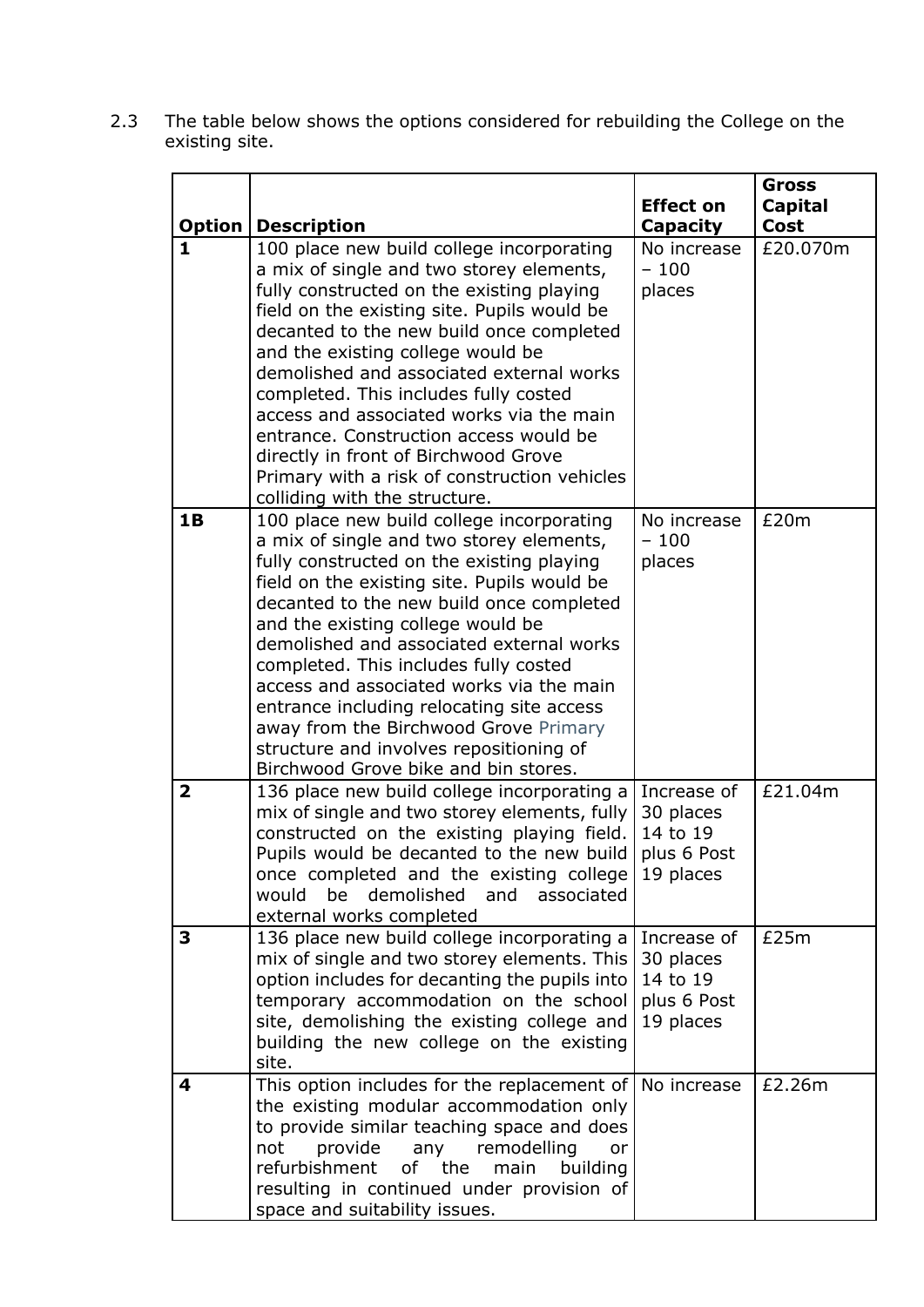## **FACTORS TAKEN INTO ACCOUNT**

### **3. Consultation**

- 3.1 The preferred Option 1B has been chosen following review of the options through WSCC's capital governance arrangements and the detailed review of projected numbers having confirmed that there is no requirement to expand provision.
- 3.2 The Governors have been fully involved in the project board and design team and they will continue to be involved in the full design work required to rebuild the College.
- 3.3 A Project Board has been established to oversee the project with the Director of Property and Assets as Chair and Senior Responsible Officer.
- 3.4 The proposal will be subject to planning permission and this will include consultation with Sport England as a statutory consultee. Initial preapplication advice has been sought from Sport England and will be considered as the design develops.
- 3.5 Consultation with adjacent Birchwood Grove Primary School has been undertaken to discuss the construction route and mitigation measures proposed. Birchwood Grove Primary School have raised practical measures in general and discussions and close working will continue throughout the project. The construction route will be documented within the Contractor's Construction Management Plan and the Development Agreement between WSCC and Woodlands Meed.
- 3.6 A Communications Strategy has been established and it is proposed that, as is good practice, WSCC enter into a consultation period with those who are likely to be affected by this development prior to the submission of the formal planning application. This will include:
	- Governors, parents, pupils and teachers of Woodlands Meed;
	- Governors, parents, pupils and teachers of Birchwood Grove Community Primary School;
	- Householders who share boundaries with the site, Birchwood Grove and Shearing Drive.
	- Householders whose properties will be affected by ingress/egress to the site, Wykeham Way and Ferndale Road.
	- Burgess Hill Town Council
	- Mid Sussex District Council (MSDC)
	- The Member of Parliament

## **4. Project Programme**

4.1 Key dates for Option 1B are as follows:

| <b>Option 1B Activities</b>             | Programme |
|-----------------------------------------|-----------|
| Decision on full budget and approval to | May 2020  |
| I procure                               |           |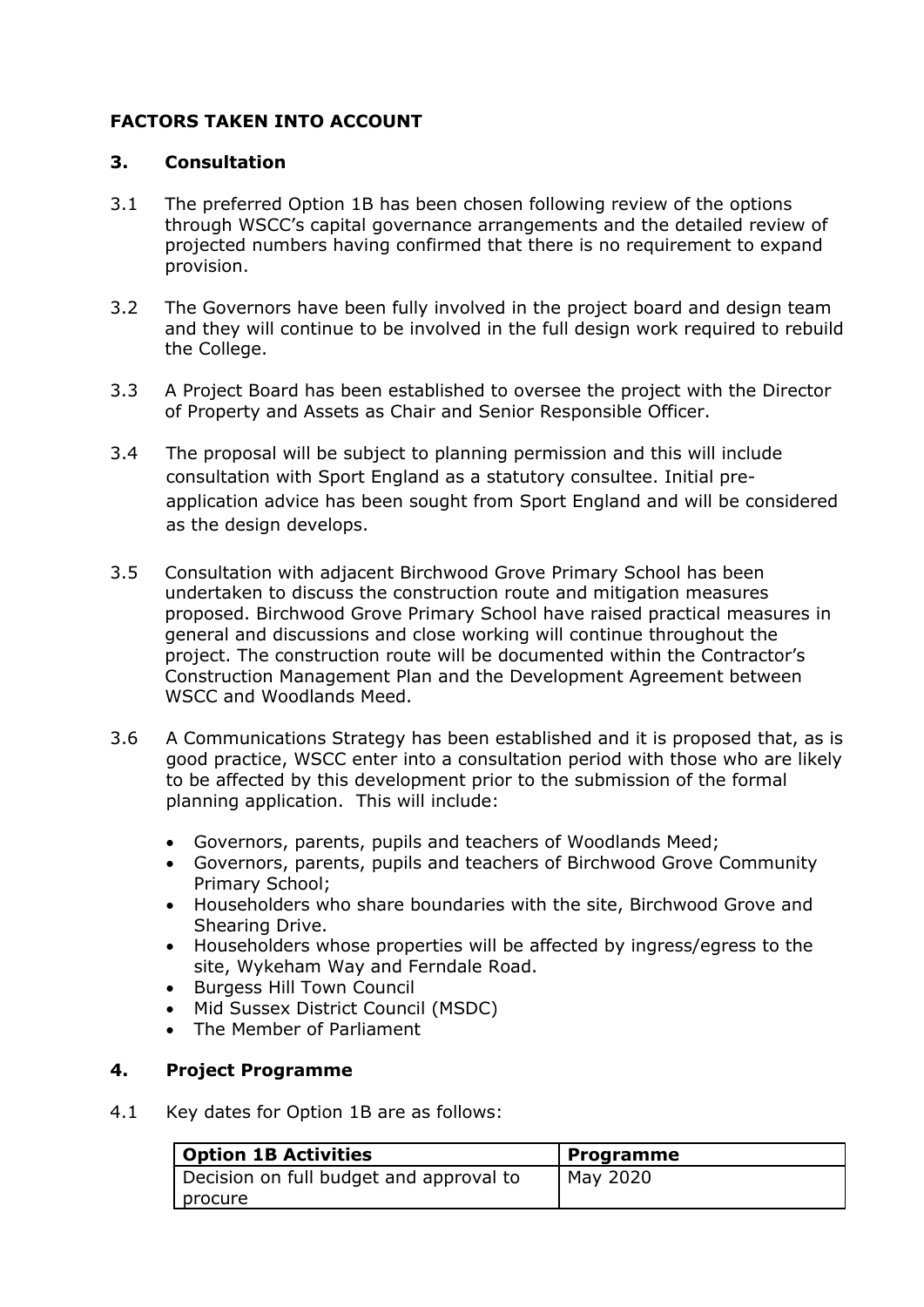| Design / procure             | May 2020 to November 2021 |
|------------------------------|---------------------------|
| l Construct                  | December 2021 to May 2023 |
| Occupation                   | May 2023                  |
| Demolitions / external works | May 2023 to October 2023  |

### **5. Financial (revenue and capital) and Resource Implications**

- 5.1 The Capital Programme, approved at County Council in February 2020, contains an allocation of £20m for Woodlands Meed. This report seeks approval to utilise that allocation for rebuilding the Woodlands Meed College building and provide external areas including play areas and car parking on the current site.
- 5.2 The cost per place is £200,000 per place created based on the budget sought. The gross cost per sam of £6,222 is deemed to be high. The cost per place is at least 6 times the place of an average secondary school place in some of the options and nearly 9 times the average primary expansion in terms of cost per place. There are various benchmarking figures for Special schools; the average of the last 3 years  $EBDOG<sup>1</sup>$  Benchmark suggests a cost of around  $£80,000$  per place for Special School places. AECOM benchmark suggests for a 120 place special school for ambulant pupils is in a range of £13m to £15m, adjusted for inflation and the number of pupils the range is  $£16m$  to  $£18m$ . At  $£200,000$ per place and £20m cost this budget clearly exceeds these 2 benchmarks even allowing for inflation and the contingencies mentioned below when compared to the EBDOG Benchmarks.
- 5.3 The project does include significant levels of contingency; £2.2m contingency and £2.8m for inflation. If these are not fully used the benchmarking costs come down but the project is still more expensive than other benchmarks and very expensive compared to Primary and Secondary expansions and rebuild unit costs as well as Special School rebuilds and expansions.
- 5.4 It should however be noted that the project at Woodlands Meed includes the following which are not fully included within the Benchmark figures:
	- abnormal additional costs for construction access
	- additional factors impacting on costs are the restricted site area which dictates the construction methods and lengthens the build period,
	- restrictions on contractors' vehicles accessing the site due to the two schools' operations, the constructors' operations having to respect the immediately adjacent College's 100 EHCP pupils as well as the 420 primary school pupils at Birchwood Grove, and access to the site is through a residential area
	- significant changes in site levels
	- current budget requested includes significant contingencies etc
- 5.5 Mainstream Primary and Secondary projects will always be less expensive per place because classrooms accommodate up to 30 pupils whilst Special Schools organise in much smaller groups.

<sup>&</sup>lt;sup>1</sup> This is a national Local Authority Officers Group - Education Building and Development Officers Group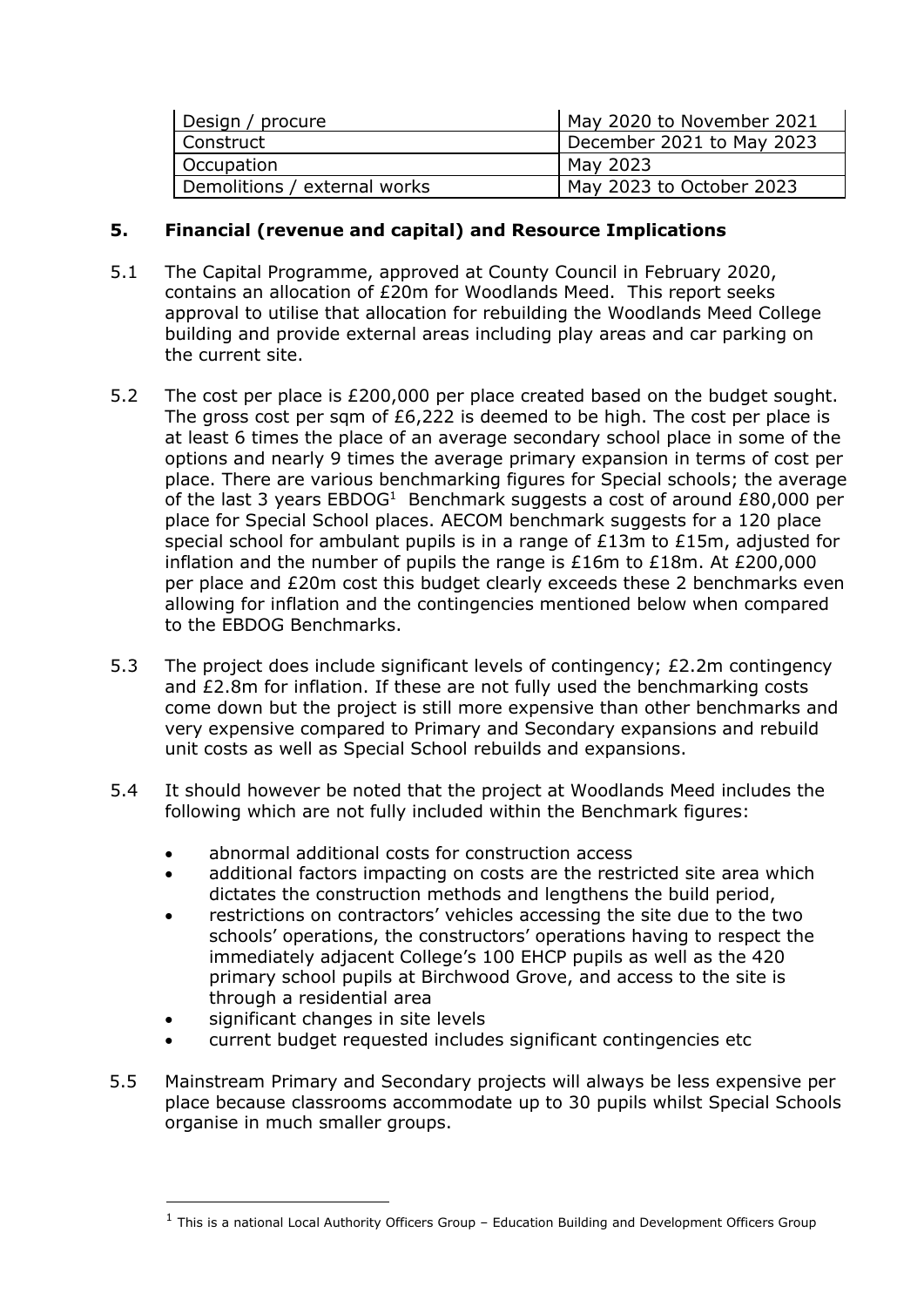5.6 The table below summarises the anticipated profiled spend of the capital funds requested.

| <b>Capital Implications</b> |       |       |       |        |              |
|-----------------------------|-------|-------|-------|--------|--------------|
| <b>Source</b>               | 19/20 | 20/21 | 21/22 | 22/23  | <b>Total</b> |
|                             | Em    | £m    | £m    | £m     | Em           |
| Corporate borrowing         |       | 1.558 | 6.600 | 11.342 | 19.500       |
| <b>Total</b>                | O     | 1.558 | 6.600 | 11.342 | 19.500       |

5.7 The table below shows the annual revenue Capital Financing Costs associated with the 5 Options if wholly funded from Corporate Borrowing.

|           |                      | <b>Annual Revenue Capital Financing</b> |
|-----------|----------------------|-----------------------------------------|
|           | <b>Capital Costs</b> | <b>Costs</b>                            |
|           | £m                   | £m                                      |
| Option 1  | 20.070               | 0.737                                   |
| Option 1B | 20.000               | 0.737                                   |
| Option 2  | 21.040               | 0.776                                   |
| Option 3  | 25.000               | 0.922                                   |
| Option 4  | 2.360                | 0.087                                   |

#### **Assumptions**

Interest Rate is 2.73%

Borrowing Costs are over 50 years

Capital Financing costs represent principal sum and interest All of the pay backs calculated above assume to Capital Receipt is applied and the project is 100% funded through Corporate Borrowing.

5.8 Payback periods are shown in the table below with Option 1B paying back in 78 years because the Capital Costs are high and there is no additional capacity created compared to options 2 & 3 therefore the financial savings are lower. The shortest payback is 12 years for Option 4 the refurbishment option but this option does not resolve the shortfalls in accommodation.

|           | Capital<br><b>Costs</b><br>£m | <b>Total Capital Costs</b><br>including borrowing costs<br>£m | <b>Pay Back</b><br><b>Years</b><br>£m |
|-----------|-------------------------------|---------------------------------------------------------------|---------------------------------------|
|           |                               |                                                               |                                       |
| Option 1  | 20.070                        | 37.025                                                        | 78                                    |
| Option 1B | 20.000                        | 36.896                                                        | 78                                    |
| Option 2  | 21.040                        | 38.815                                                        | 15                                    |
| Option 3  | 25.000                        | 46.12                                                         | 34                                    |
| Option 4  | 2.360                         | 4.353                                                         | 12                                    |

## **6. Legal Implications**

6.1 Being a Special School/College, the rebuilding of Woodlands Meed College will be publicly scrutinised and therefore there needs to be a clear communications and consultation policy so that stakeholder expectations can be adequately managed. This is mitigated to a significant extent by the creation of a Project Board, chaired by the Council's Director of Property and Assets. However, the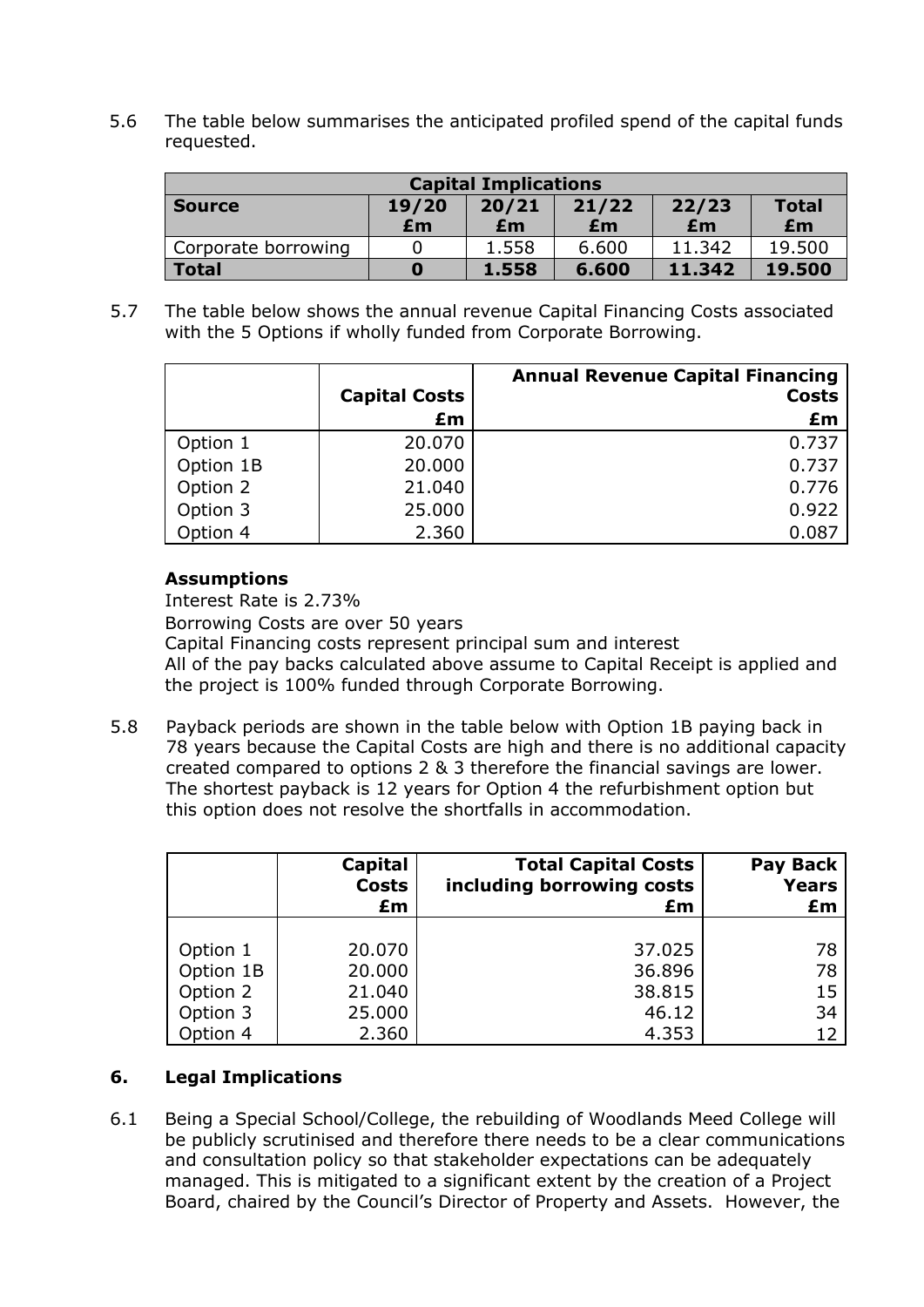terms of reference for the Project Board will be carefully drafted so that the decision-making process is clear to all parties.

- 6.2 The contract costs of rebuilding the college will be over the OJEU threshold for works contracts of £4,733,252 and therefore the contractor will need to be procured in full compliance with the Public Contracts Regulations 2015 (as well as Council standing orders).
- 6.3 Woodlands Meed College and Birchwood Grove Primary will need to be consulted throughout the project as well as local landowners and WSCC as Highways Authority. It may be sensible to retain a specific officer to manage all stakeholders' expectations and this is being explored.
- 6.4 It is not known what the specific impact of Covid-19 on this building project will be but, given the timeframes stated above, with the tender not commencing until next year, it is hoped that the current restrictions will have lifted by early 2021 which will assist the tender process and commencement of the works.
- 6.5 Sport England will be a statutory consultee as part of the planning application. However, in accordance with good practice there has been early engagement to ensure that any concerns are addressed early and where practicable built into the overall design.
- 6.6 WSCC will need to apply for and obtain both planning permission and Building Regulations Approval for the construction.
- 6.7 On the basis that the construction will occur on school playing field land the prior and separate consent of both Sport England and the DfE (Sec 77 of the SSFA 1998) to the disposal of school playing field land will be required.
- 6.8 WSCC will need to secure adequate access arrangements with neighbouring land owners which may require the grant of easements to WSCC
- 6.9 WSCC will need to enter into a development agreement with the school governors to contractually record what WSCC will build for the school governors, how they will build it and the demolition of the existing buildings.

#### **7. Risk Assessment Implications and Mitigations**

- 7.1 The County Council is under a statutory duty to secure safe and sufficient education provision within the area. This project will ensure that the County Council meets its statutory duty to provide sufficient Special School places in the locality and to meet its statutory responsibility with regard to the provision of school places in safe and properly maintained buildings.
- 7.2 Delivery of the rebuilding project will be subject to receipt of full planning permission. The allocation of funds to complete the preparation of a formal design will enable the design to be used in the submission of the planning application.
- 7.3 A summary of key risks in relation to project delivery are highlighted below. The full risk register is attached at Appendix A.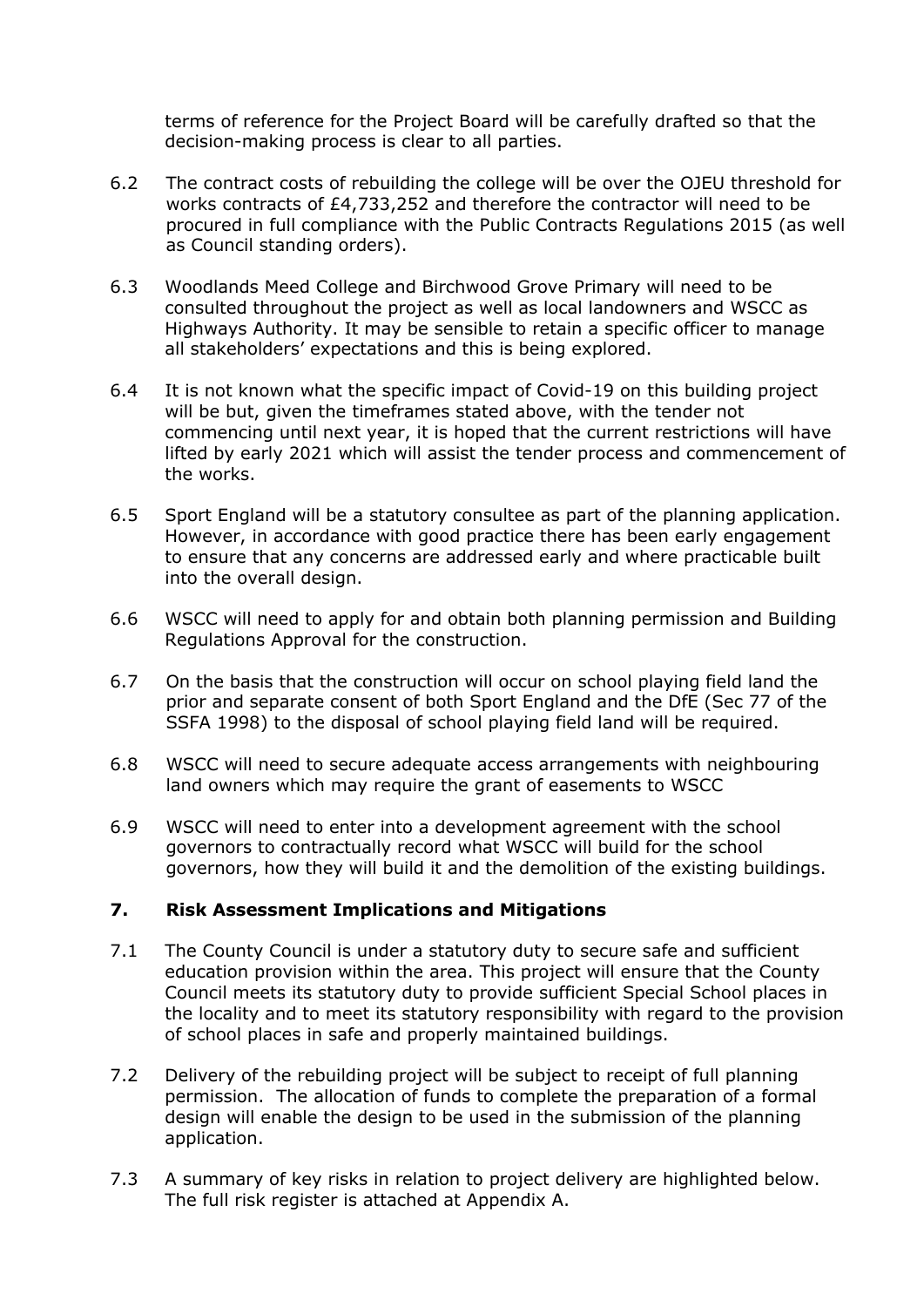- Specific impact of Covid-19 is not yet known
- Sport England will not provide firm agreement until they are issued the final design proposals for option 1B.
- The Secretary of State for Education's consent is required for a change of use of playing field land. The application is to be submitted by the Governors.
- After detailed design, Highways may object to the proposals due to construction traffic.
- Impact on Woodlands Meed College and Birchwood Grove Primary throughout construction phase.
- Objections from local residents during the planning consultation phase results in planning approval delay or failure, also programme delay or project cancellation may lead to abortive or additional fees.
- Delays in completing WSCC approval and Gateway processes result in programme delays.
- Stakeholder management and expectation.

### **8. Other Options Considered**

8.1 Five options to improve the College accommodation on the existing site were considered and assessed as part of the options appraisal work and are detailed in 2.3 above.

### **9. Equality and Human Rights Assessment**

- 9.1 Section 149 of the Equality Act 2010 requires that public bodies, in exercising their functions, have due regard to the need to (1) eliminate discrimination, harassment, victimisation and other unlawful conduct under the Act, (2) advance equality of opportunity and (3) foster good relations between persons who share a protected characteristic and persons who do not share it. This proposal will ensure those with protected characteristic have school places near to their home.
- 9.2 Everyone has the right to respect for private and family life, home and correspondence under Article 8 of the Human Rights Act. The impact of any proposed changes on the right to family life such as a need to travel further to an appropriate school has been taken into consideration and this proposal will provide high quality Special School places close to home. Article 1 of the First Protocol is the right to education. No person shall be denied the right to education. The proposals therefore support this right as school places will be available in the local area for all children of school age.

#### **10. Social Value and Sustainability Assessment**

- 10.1 Sustainability considerations will be fully imbedded in the design of the new building as it develops and will support the County Council's goals in relation to combatting climate change.
- 10.2 The contractor appointment will reflect the County Council's duty under the Public Services (Social Value) Act 2012.

#### **11. Crime and Disorder Reduction Assessment**